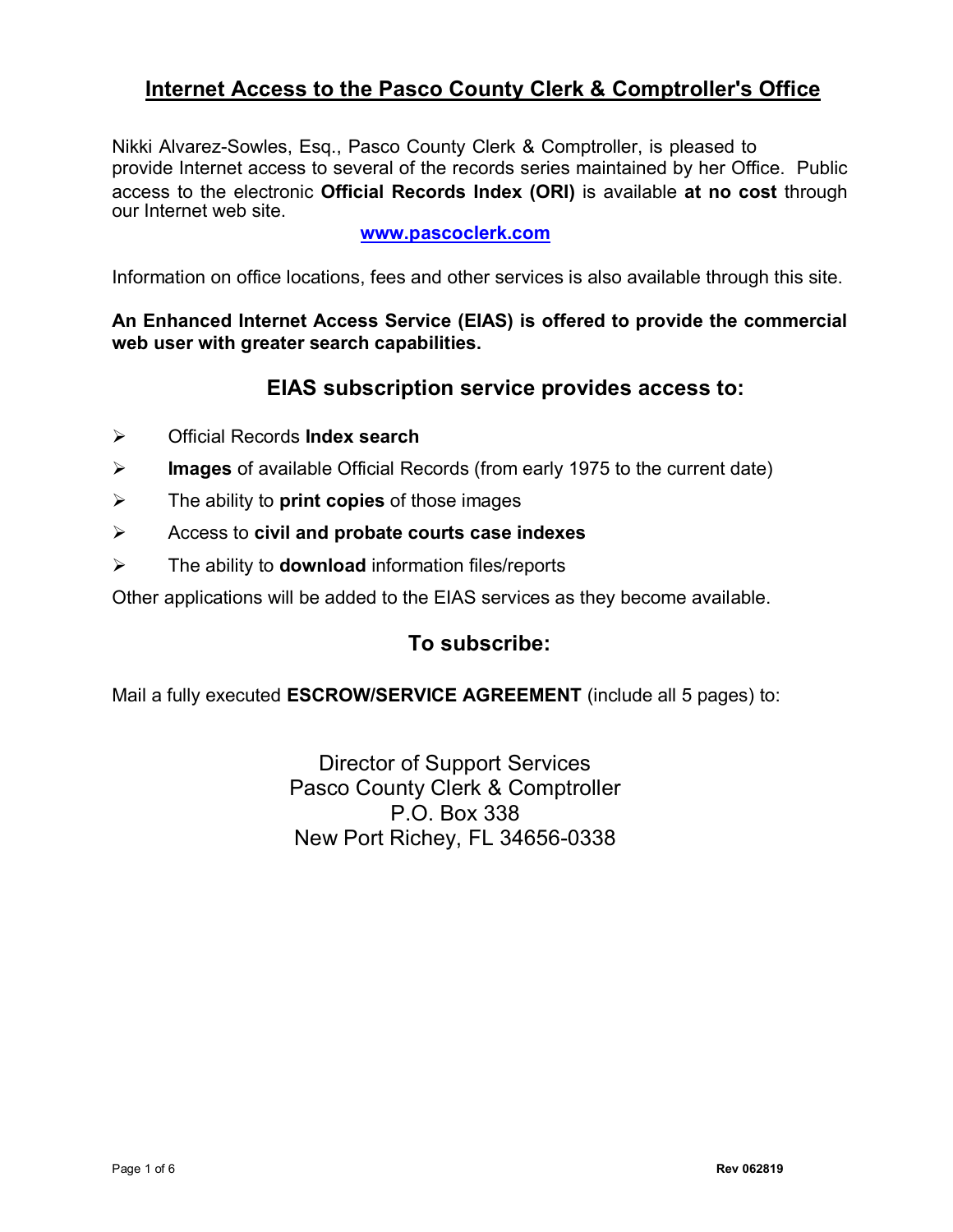## SERVICES AGREEMENT **PASCO COUNTY CLERK & COMPTROLLER**

## **Governmental Agency Access**

THIS AGREEMENT is entered into by and between the PASCO COUNTY CLERK & COMPTOLLER, hereinafter referred to as the "CLERK & COMPTROLLER", and a state governmental agency or agent thereof, hereinafter referred to as the "CUSTOMER".

#### **WITNESSETH**

THAT FOR AND IN CONSIDERATION of the mutual covenants and promises of all parties hereto, it is hereby agreed as follows:

#### **I. PERIOD OF AGREEMENT**

This AGREEMENT shall commence on the first day following acceptance by the CLERK & COMPTROLLER and will remain in force until canceled in writing. Cancellation notice by the CUSTOMER shall be addressed to: Director of Support Services, Pasco County Clerk & Comptroller, P.O. Box 338 New Port Richey, FL 34656-0338. Cancellation notice by the CLERK & COMPTROLLER will be addressed to the last address of record of the CUSTOMER.

### **II. ENHANCED INTERNET ACCESS SERVICE**

The CUSTOMER may elect to utilize Enhanced Internet Access Services (EIAS) to access certain data, which is compiled and/or created by the CLERK & COMPTROLLER, in the normal course of business.

#### **A. DATA AVAILABLE USING ENHANCED INTERNET ACCESS SERVICE**

- 1. The Online Official Records Index System and related images as available in the Official Records library of the CLERK & COMPTROLLER are accessible through the Enhanced Internet Access Service. (Note: Official Records do NOT include, for example, Tax Collector or Property Appraiser records, the court information system, nor court files.) The CLERK & COMPTROLLER will make other public data available as it is added to the System. Access under this AGREEMENT does not include any record exempted or otherwise made non-public pursuant to Florida Law. Certified copies of Official Records images are not available through the Enhanced Internet Access Service.
- 2. Civil and Criminal Courts System applications as they become available.
- 3. Downloadable information files/reports as they become available. Current examples include Official Records Daily Index Data, Traffic Citation Data and Tenant Eviction Data.
- 4. ADDENDUM "A" lists the applications and files available through this service at the time of entering into this AGREEMENT.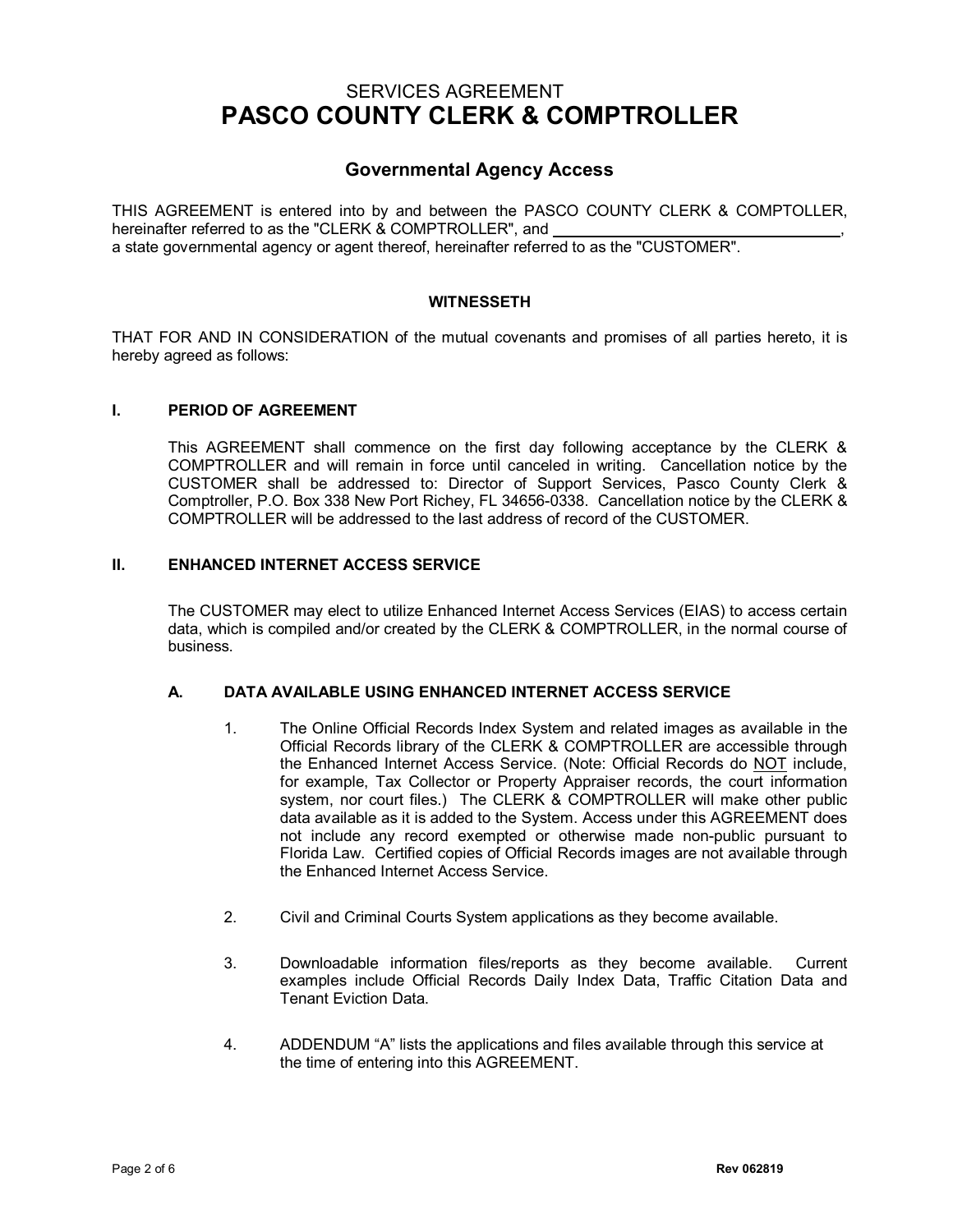#### **B. CONDITIONS AND RATES FOR ENHANCED INTERNET ACCESS SERVICE**

The following specific rates and conditions apply:

As a state governmental agency, or an agent working on behalf of such a state governmental entity, the CLERK & COMPTROLLER is hereby waiving the imposition of a set-up fee and the monthly access fees charged to non-governmental subscription customers. As such, the CUSTOMER agrees to provide reasonable supervision of its employees and/or agents to assure that the services herein provided are utilized solely for the public purpose of the CUSTOMER agency.

#### **C. SYSTEM AVAILABILITY AND EQUIPMENT REQUIREMENTS**

- 1. The EIAS is provided as an enhanced service and, as such, the CLERK & COMPTROLLER will endeavor to provide continuous operation of the system and related Internet web site. Whenever possible, routine maintenance will be conducted after 5 p.m. and before 8 a.m. on business days with advance notice provided on the site. However, the CLERK & COMPTROLLER will not be responsible for service interruptions caused by circumstances outside of her control or by failures of system equipment, and will incur no liability for system downtime during the hours of normal availability. Additionally, the CLERK & COMPTROLLER reserves the right to reduce or limit EIAS service during unusual circumstances such as, but not limited to, "brownouts", emergency production requirements, and intrusions against security functions or other adverse operational impacts.
- 2. The CUSTOMER is solely responsible for all equipment and software necessary to access the CLERK & COMPTROLLER'S System from the CUSTOMER'S location. CUSTOMER must have access to the Internet and an Internet browser that supports access to the CLERK & COMPTROLLER'S web site. Netscape Navigator (version 6.0 or higher) and Internet Explorer (version 5.1 or higher) are known to be compatible. **The Clerk & Comptroller's Office personnel will not be available to assist in the installation of this software or with the setup/trouble shooting of your Internet connection.**
- 3. The CLERK & COMPTROLLER reserves the right to suspend or terminate this AGREEMENT if it is determined that the CUSTOMER or his agents have or have attempted to, circumvent the software or security of the CLERK & COMPTROLLER'S network or other equipment.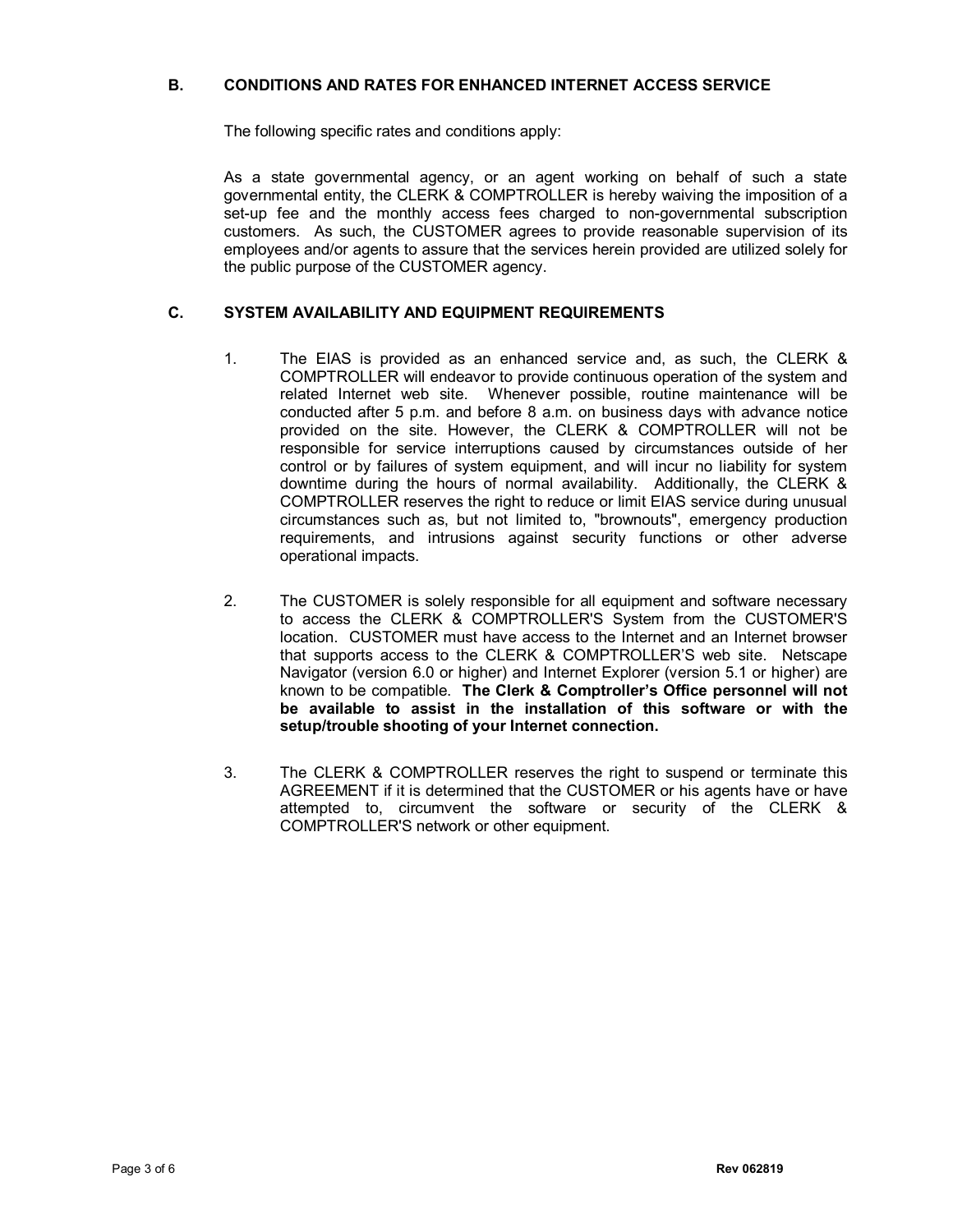#### **IV. GENERAL**

- A. The CLERK & COMPTROLLER does not warrant, either in an implied or express manner, the information or data accessed by the CUSTOMER. Neither the CLERK & COMPTROLLER, her deputies, agents or other employees, nor any successor in Office shall be liable for any loss, cost, damage or expense arising directly or indirectly in connection with this AGREEMENT or any amendments or attachments thereto. In no event shall the CLERK & COMPTROLLER be liable for any special or consequential damages or for any indirect damages resulting from the CUSTOMER'S use or application of the information.
- B. The quality of a reproduction of an image record is limited by the quality of the original record filed with the CLERK & COMPTROLLER. The CLERK & COMPTROLLER is not, however, responsible for any defects/errors of a record received by the CUSTOMER, which are due to defects and/or limitations in the CUSTOMER'S equipment. The CUSTOMER may request that the CLERK & COMPTROLLER review reproductions of a file record that the CUSTOMER believes to be defective. For significant defects in image quality which are determined by the CLERK & COMPTROLLER to have been caused by the CLERK & COMPTROLLER'S equipment or processing, the CLERK & COMPTROLLER will provide the CUSTOMER a duplicate of the original record at no additional cost to the CUSTOMER. The provision of a replacement for the unsatisfactory reproduction will be the limit of the CLERK & COMPTROLLER'S liability. For any defects in quality which are determined by the CLERK & COMPTROLLER not to have been caused by the CLERK & COMPTROLLER (or the CLERK & COMPTROLLER'S imaging equipment), the CUSTOMER hereby agrees to pay the appropriate fee for the record provided.
- C. The CLERK & COMPTROLLER may periodically amend this AGREEMENT upon notice to CUSTOMER. Amendments by the CLERK & COMPTROLLER shall become effective upon notice. The CUSTOMER will have the option of accepting amendment conditions or terminating this AGREEMENT. The CUSTOMER may seek amendment to this AGREEMENT from the CLERK & COMPTROLLER.
- D. This AGREEMENT supersedes all prior public records dial-up or other computerized record access service agreements, letters or any other arrangements between the parties.
- E. In the event that it is necessary to file legal action to recover any sums owed under this AGREEMENT, the CLERK & COMPTROLLER shall be entitled to recover from the CUSTOMER all reasonable costs of litigation and attorney's fees incurred in connection therewith. Florida law shall govern any judicial proceedings related to this AGREEMENT with venue vesting in the courts of Pasco County, Florida.

### **V. DELIVERY OF SERVICES**

The CLERK & COMPTROLLER reserves the right to delay delivery of any and all services contemplated under this AGREEMENT when such delay is caused by: lack of materials necessary to provide such services; equipment malfunctions; or any other causes beyond the control of the CLERK & COMPTROLLER.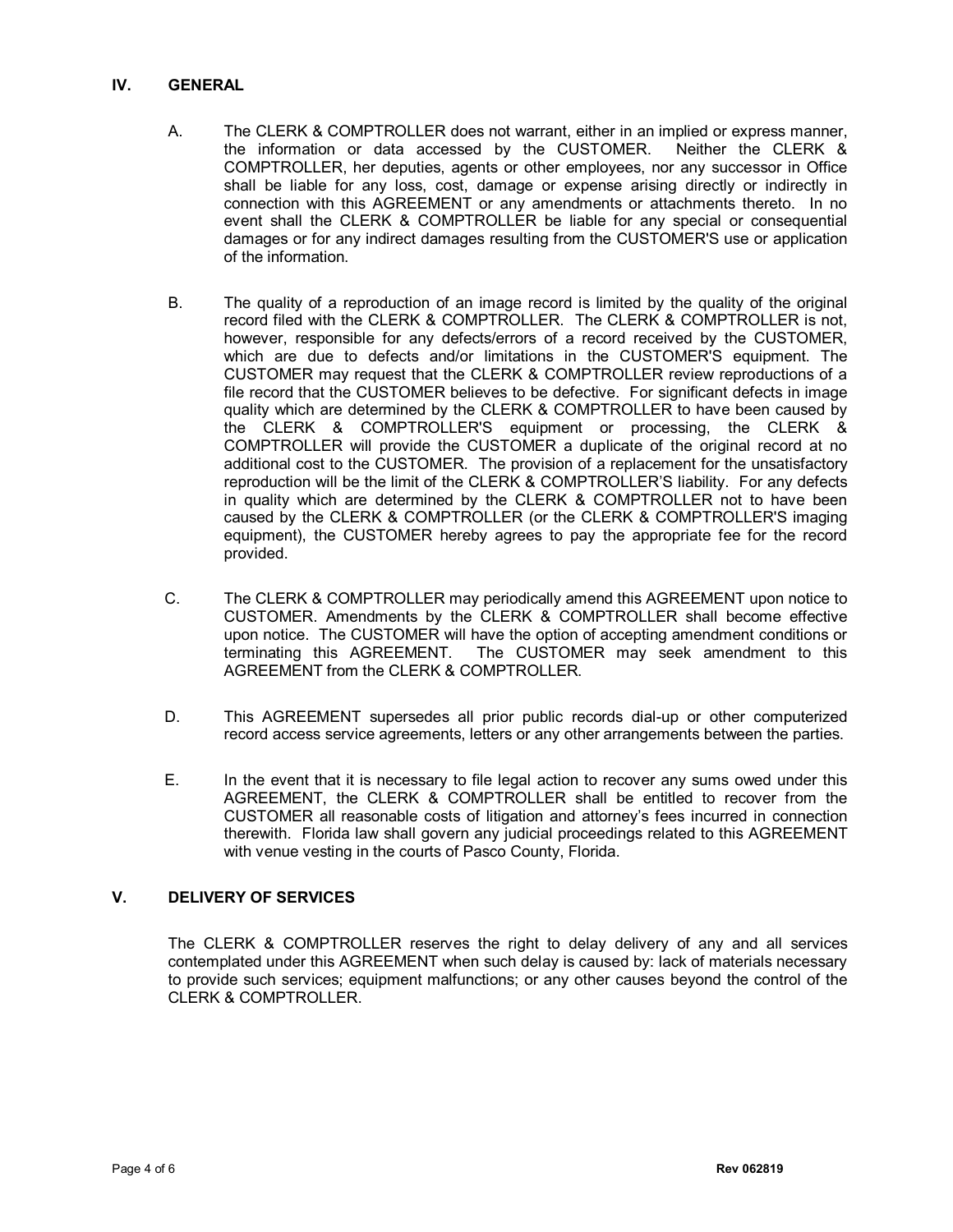#### **VI. TERMINATION**

The CLERK & COMPTROLLER may terminate this AGREEMENT, with or without cause, at any time.

IN WITNESS WHEREOF, the parties have hereunto executed this instrument for the purpose herein expressed on the dates noted below.

| CUSTOMER (Agency) Name-Print or Type |
|--------------------------------------|
|--------------------------------------|

Signature - Authorized Agency Official Date

Printed Name - Agency Official Title of Agency Official

Customer's Mail Address

Customer's Street Address (if different than mail address)

E-Mail Address to Send User ID and Password

#### **ACCEPTED:**

Nikki Alvarez-Sowles, Esq. Pasco County Clerk & Comptroller

DATE

| TO BE COMPLETED BY CLERK & COMPTROLLER'S OFFICE<br><b>IT PERSONNEL ONLY</b> |  |
|-----------------------------------------------------------------------------|--|
| <b>USERNAME:</b>                                                            |  |
| <b>PASSWORD:</b>                                                            |  |
| <b>DATE ACCOUNT SETUP:</b>                                                  |  |
| DATE SUBSCRIBER NOTIFIED:                                                   |  |

Telephone Number